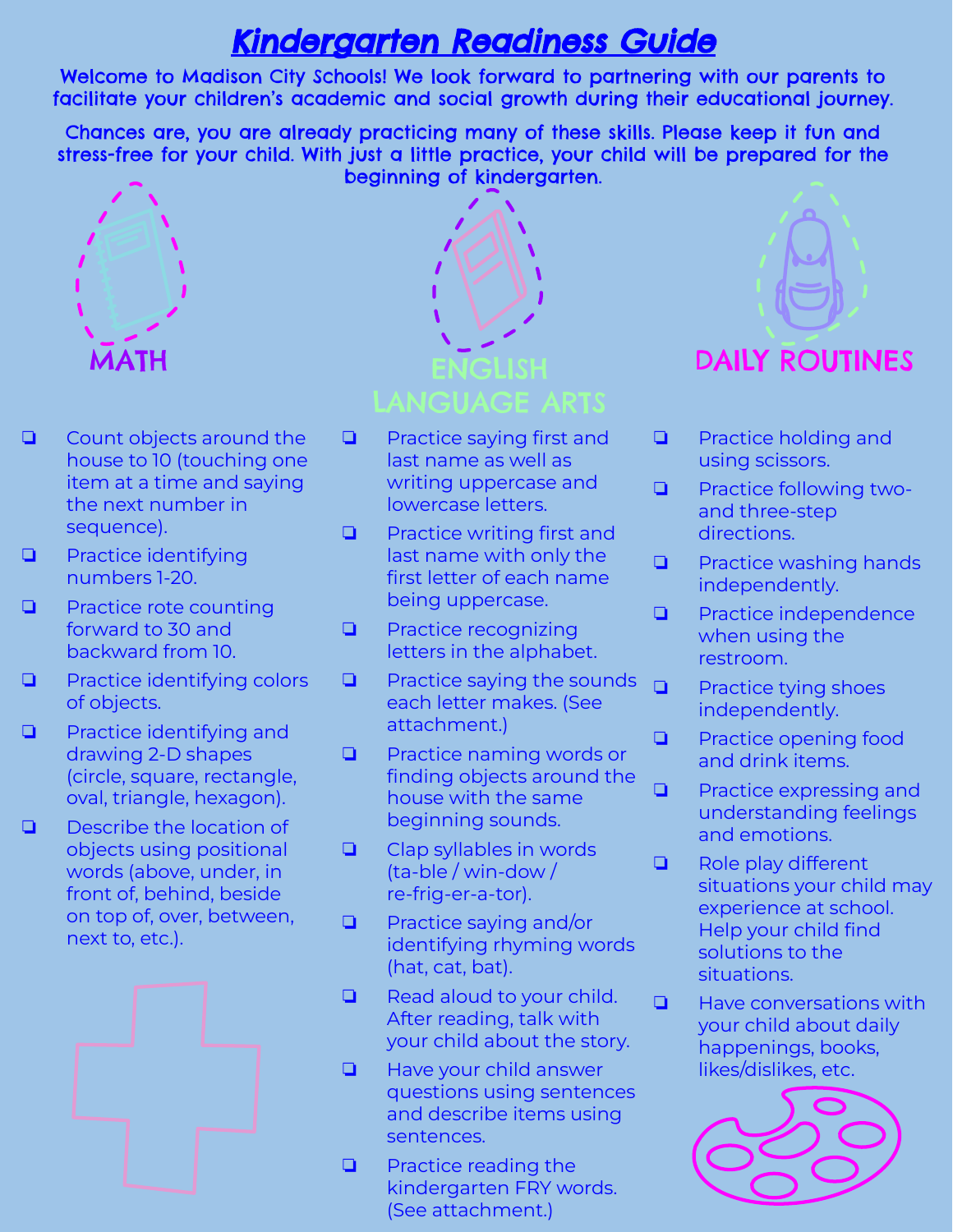## Letter Names & Sounds

| Aa          | <b>Bb</b>   | Cc            | Dd                                   |
|-------------|-------------|---------------|--------------------------------------|
| apple       | ball        | cat           | dog                                  |
| Ee          | Ff          | Gg            | Hh                                   |
| edge        | fish        | gate          | horse                                |
| Ii          | Jj          | Kk            | LI                                   |
| itch        | jump        | kite          | leaf                                 |
| Mm<br>mouse | Nn<br>nest  | Oo<br>octopus | Pp<br>pig<br>$\mathcal{L}_{\bullet}$ |
| Qq          | Rr          | <b>Ss</b>     | Tł                                   |
| quilt       | rabbit      | sun           | turtle                               |
| Uu          | Vv          | Ww            | Xx                                   |
| up          | volcano     | wagon         | $f_{O\underline{X}}$                 |
| уо-уо       | Zz<br>zebra |               |                                      |